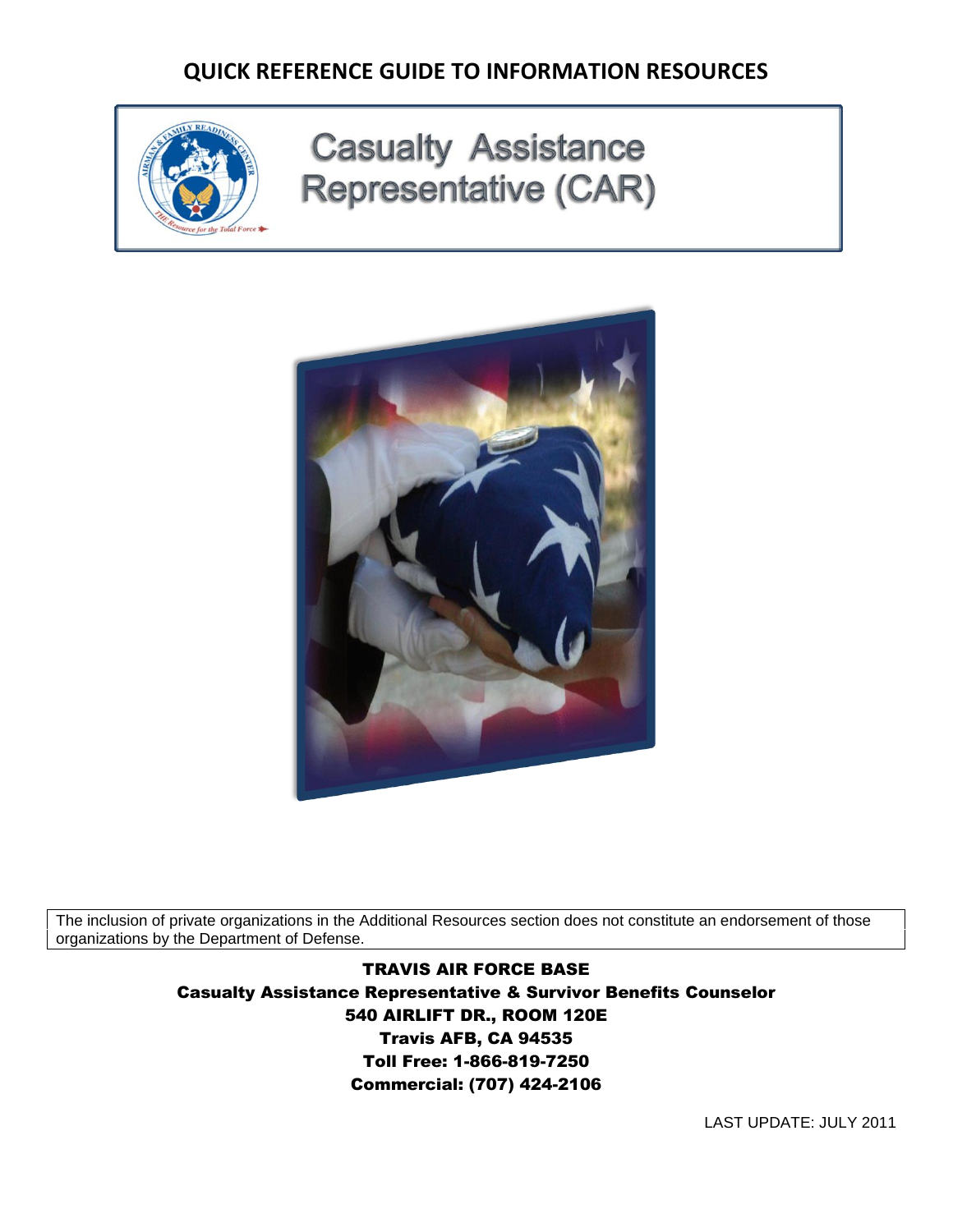This quick reference guide is meant to provide all family members, regardless of Service, the same basic information on assistance, benefits, and entitlements. However, there may be additional benefits and resources that are Service specific.

#### **1. Military OneSource:** Tel. 1-800-342-9647 http://www.militaryonesource.com

Military OneSource understands the needs of military family members who have lost a loved one. Surviving spouses, parents, and children can turn to Military OneSource for information, resources, and counseling support during their time of need. Help is available twenty-four hours a day, seven days a week by telephone or Internet. Services include:

**•** Face-to-face counseling in the local community at no cost

**•** Immediate support for those with emotional well-being issues

**•** Referrals to appropriate Service branch agencies, aid agencies, charitable organizations, support groups, and other resources

**•** Educational materials related to benefits, grief, and other related issues

**•** Translation services for more than 150 languages

#### **Additional contact information:**

**•** From Overseas Tel. 1-800-3429-6477You must use an access code before dialing the toll free number. Access codes can be found on the Military OneSource website at "Contact Us."

**•** From overseas, deployed, or in remote areas only, you may call collect at Tel. 484-530-5908.

**•** En Español Tel. 1-877-888-0727 / TTY/TDD Tel. 1-800-346-9188

#### **2. National Resource Directory http://www.nationalresourcedirectory.org**

This directory is an online partnership for wounded, ill, and injured service members, veterans, their families, and families of the fallen, and those who support them.

#### **3. Survivor Benefits**

- **Army Survivor Benefits:** Army Casualty /Tel. 1-800-626-3317/ http://www.armycasualty.army.mil
- **Navy Survivor Benefits:** Navy Casualty/Tel. 1-800-368-
- 3202/http://www.npc.navy.mil/CommandSupport/CasualtyAssistance
- **Marine Corps Survivor Benefits:** Marine Corps Casualty/ Tel. 1-800-847-1597/ http://www.manpower.usmc.mil
- **Air Force Survivor Benefits:** Air Force Casualty/ Tel. 1-800-433-0048/ http://ask.afpc.randolph.af.mil
- **Coast Guard Survivor Benefits:** http://www.uscg.mil/ppc/ras/sbp.asp

#### **4. Department of Veterans Affairs (VA)**

A wealth of information concerning compensation and benefits for families of deceased veterans is available from the VA.

- **Solano County Veterans Affairs Office:** 675 Texas Street, Suite 4700. Fairfield, CA 94533
- **Veterans Benefits Administration:** Tel. 1-800-827-1000/ TDD 1-800-829-4833/ [http://www.va.gov](http://www.va.gov/)
- **Financial Point:** 1-888-243-7351/ Montgomery GI Bill/VEAP Refund: 1-888-442-4551
- **Survivor's Benefits:** 1-800-827-1000/ http://www.vba.va.gov/survivors/index.htm
- **Veterans Health Administration:** Tel. 1-877-222-8387/ http://www1.va.gov/health/
- **Bereavement Counseling:** 202-273-9116http://www.vetcenter.va.gov
- **National Cemetery Administration:** Tel. 1-800-827-1000/ http://www.cem.va.gov
- **Memorial Programs Service:** 1-800-697-6947
- **Presidential Memorial Certificate Program:** 202-565-4259
- **Head Stones and Markers:** 1-800-697-6947

#### **5. States**

Some states provide benefits and support to survivors, especially to survivors of National Guard or Reserve members who lose their life while on active duty. Amounts and benefits may vary.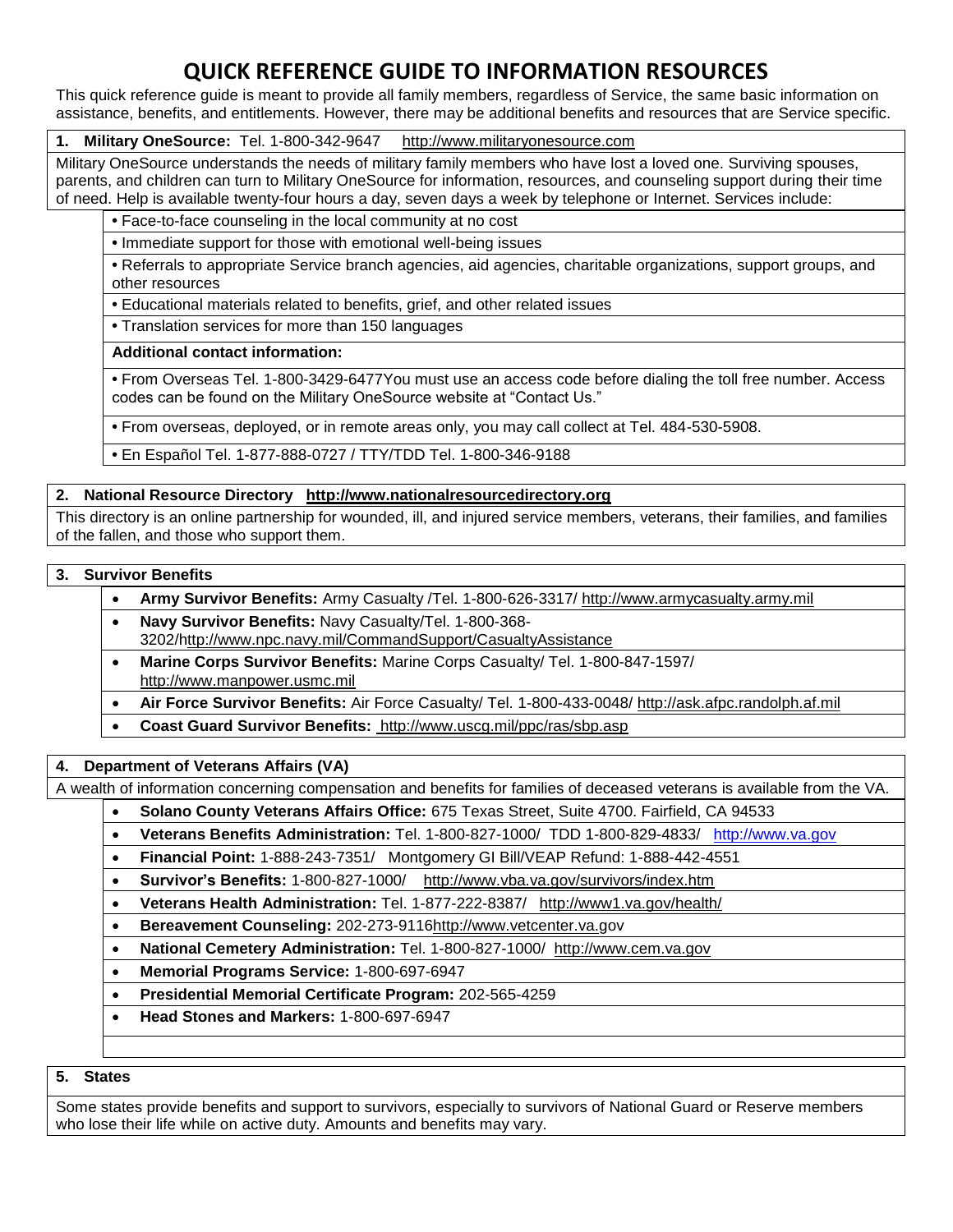**6. Arlington National Cemetery**: Tel. 703-607-8585/ http://arlingtoncemetery.org

If you wish to have your loved one buried or interred at Arlington National Cemetery you should ask your local funeral home to telephone the interment office and arrange for the interment service. This should be done while you are, or your representative is, in the funeral home.

#### **7. Armed Forces Services Corporation (AFSC):** Tel. 1-888-237-2872/ [http://www.afsc-usa.com](http://www.afsc-usa.com/)

On behalf of the Service Relief Societies, the AFSC provides eligible family members with lifetime benefit and entitlement information and assistance at no cost. Their services include an analysis of available benefits, an annual benefit update, notification concerning changes to benefits or entitlements, insurance counseling, and other general assistance.

**8. Defense Finance and Accounting Service (DFAS):** Tel. 1-800-321-1080/ http://www.dod.mil/dfas/

DFAS provides professional finance and accounting services for members of the Uniformed Service's and their dependents. Here you will find a wealth of information about military pay and benefits. Look under Retired Pay for information on Survivor Benefits.

SELECT OPTION "3" TO REPORT DEATH OF RETIREE or OPTION "4" TO REPORT DEATH OF ANNUITANT

#### **9. Gold Star Mothers**, Inc./ Tel. 1-202-265-0991/ http://www.goldstarmoms.com

Gold Star Mothers is a congressionally charted non-profit organization. This is an organization of mothers who have lost a son or daughter in the service of our country.

**10. Gold Star Wives of America,** Inc./ Tel. 1-888-751-6350/ http://www.goldstarwives.org

Gold Star Wives is a congressionally chartered non-profit service organization. This group is unique in that it is the only organization capable of providing services to active duty and service-connected military widows and widowers.

#### **11. Military Funeral Honors:** / Travis AFB Tel. 1-800-586-8402/ http://www.militaryfuneralhonors.osd.mil

Families of eligible veterans may request funeral honors through their funeral director. The funeral director must contact the appropriate Military Service to arrange for the funeral honors detail.

**12. National Association for Uniformed Services (NAUS):** Tel. 1-800-842-3451/http://www.naus.org

NAUS is the only military affiliated association whose membership is open to the entire military/veteran family — Army, Navy, Air Force, Marine Corps, Coast Guard, United States Public Health Service, National Oceanic and Atmospheric Administration, and the National Guard and Reserve. NAUS serves all ranks and grades and represents a broad spectrum of interests and is affiliated with the National Society of Military Widows (see below), supporting the interests and needs of spouses and survivors.

**13. National Military Family Association (NMFA):** Tel. 1-800-260-0218/ http://www.nmfa.org

The goal of the NMFA is to educate military families about the rights, benefits, and services available to them, and to promote and protect the interests of military families by influencing the development and implementation of legislation and policies affecting them.

#### **14. National Society of Military Widows (NSMW):**

Tel.1-800-842-3451, extension 3009/ http://militarywidows.org

NSMW is a non-profit organization that serves the interests of women whose husbands died while on active military duty, service-connected illness, or during disability or regular retirement from the Armed Forces.

**15. Office of Personnel Management:** retire@opm.gov

(888) 767-6738, TTY **//** 1 (800) 878-5707 **//** 1900 E Street, NW, Washington, DC 20415 **//** (202) 606-1800 **//** TTY (202) 606-2532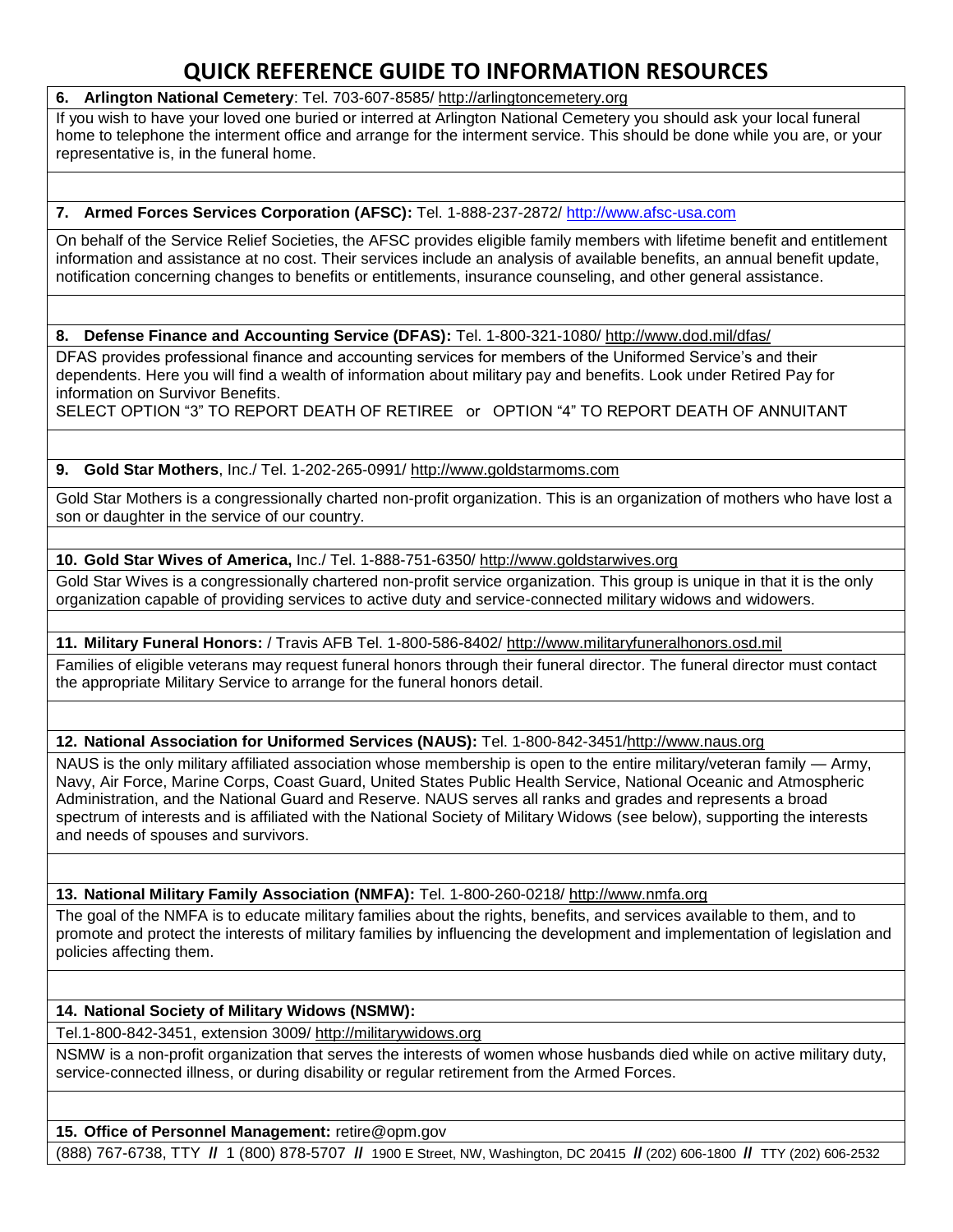**16. Office of Servicemembers' Group Life Insurance (SGLI):** Tel. 1-800-419-1473 // Main Fax. 1-800-236-6142, Claims Fax. 1-877-832-4943, http://www.insurance.va.gov

SGLI a is a program of low cost group life insurance available to all members of the Uniformed Services. service members are automatically insured under SGLI unless the service member chooses to reduce the amount, or cancel it entirely.

**17. OurMilitary.com, http://www.ourmilitary.mil** This website connects service members, military families, and veterans to all the benefits of service — government benefits, scholarships, discounts, lifelong friends, mentors, great stories of military life or missions, and much more.

**NOTE:** All information that was previously provided under the *America Supports You* website is now provided through this website.

#### **18. Social Security Administration**

Tel. 1-800-772-1213, Expedited Claim Unit, Tel. 1-866-777-7887, http://www.ssa.gov

Social Security benefits may be available to the spouse or children of deceased service members. Your casualty assistance officer can help you with this.

#### **19. Tragedy Assistance Program for Survivors (TAPS)**  Tel. 1-800-959-TAPS (8277), http://www.taps.org

The core of TAPS is made up of people like you, who have lost a loved one who was serving in the Armed Forces. They offer grief counseling referral, case-worker assistance, and crisis information.

#### **20. TRICARE**

- General number: 1-888-363-5433
- North region: 1-877-874-2273
- West region: 1-888-874-9378
- South region: 1-800-444-5445
- http://www.tricare.mil

To understand your healthcare benefits you may ask your casualty assistance officer or contact TRICARE for more information.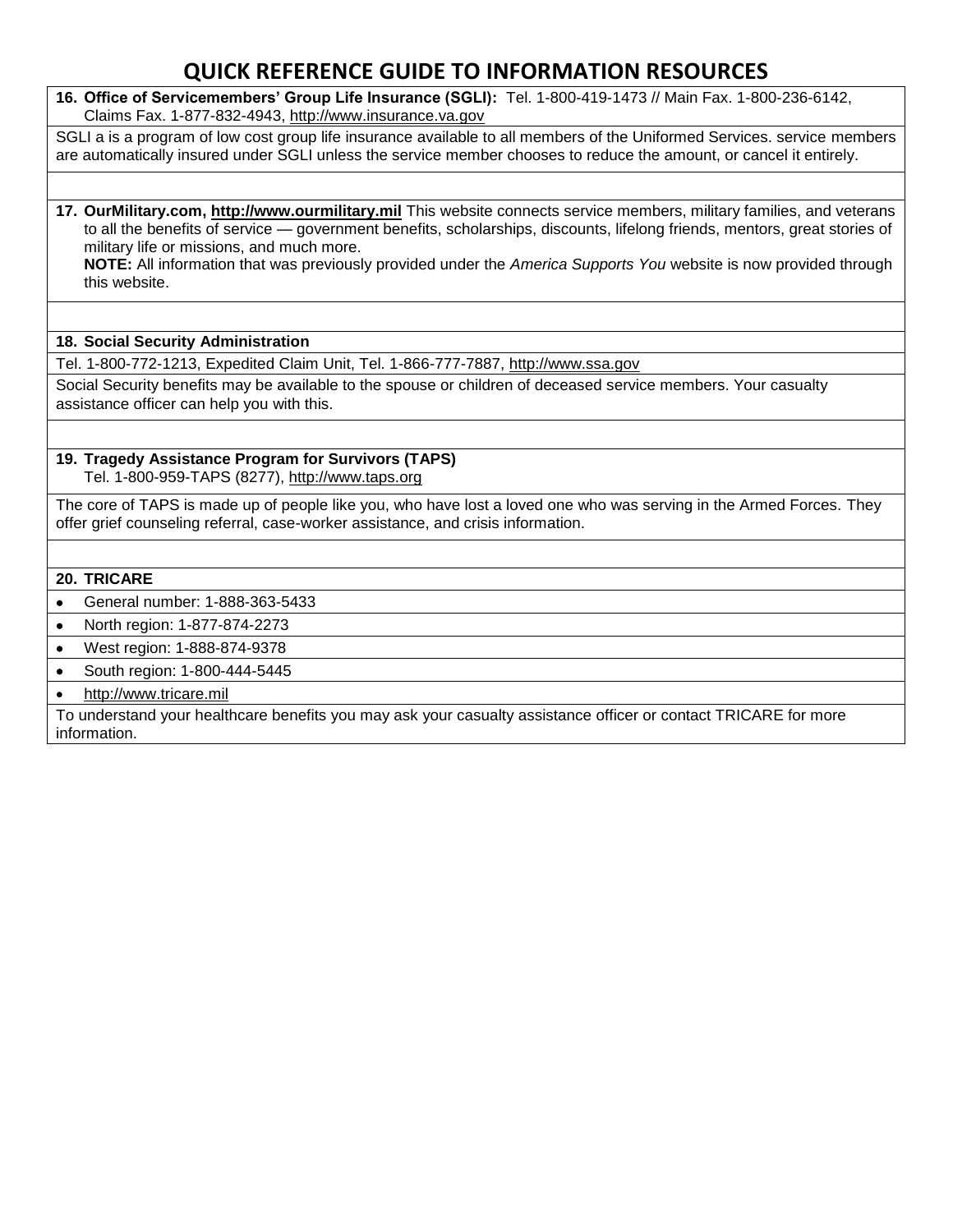**LIST OF IMPORTANT DOCUMENTS FOR ACTIVE DUTY DEATHS**

| • civilian death certificates (can be purchased through funeral home; 12 copies recommended) |
|----------------------------------------------------------------------------------------------|
| • marriage certificate                                                                       |
| • divorce decree                                                                             |
| • immigration documents                                                                      |
| • naturalization papers                                                                      |
| • adoption and or custody documents                                                          |
| • social security number/card for all family members                                         |
| • wills and deeds of trust                                                                   |
| • insurance policies (life, home, vehicles, etc.)                                            |
| • income tax records (past three years)                                                      |
| • documents referring to bank accounts, loans, securities, etc.                              |
| • references to safe deposit boxes                                                           |
| • references to out standing debt                                                            |
| • vehicle title and registration                                                             |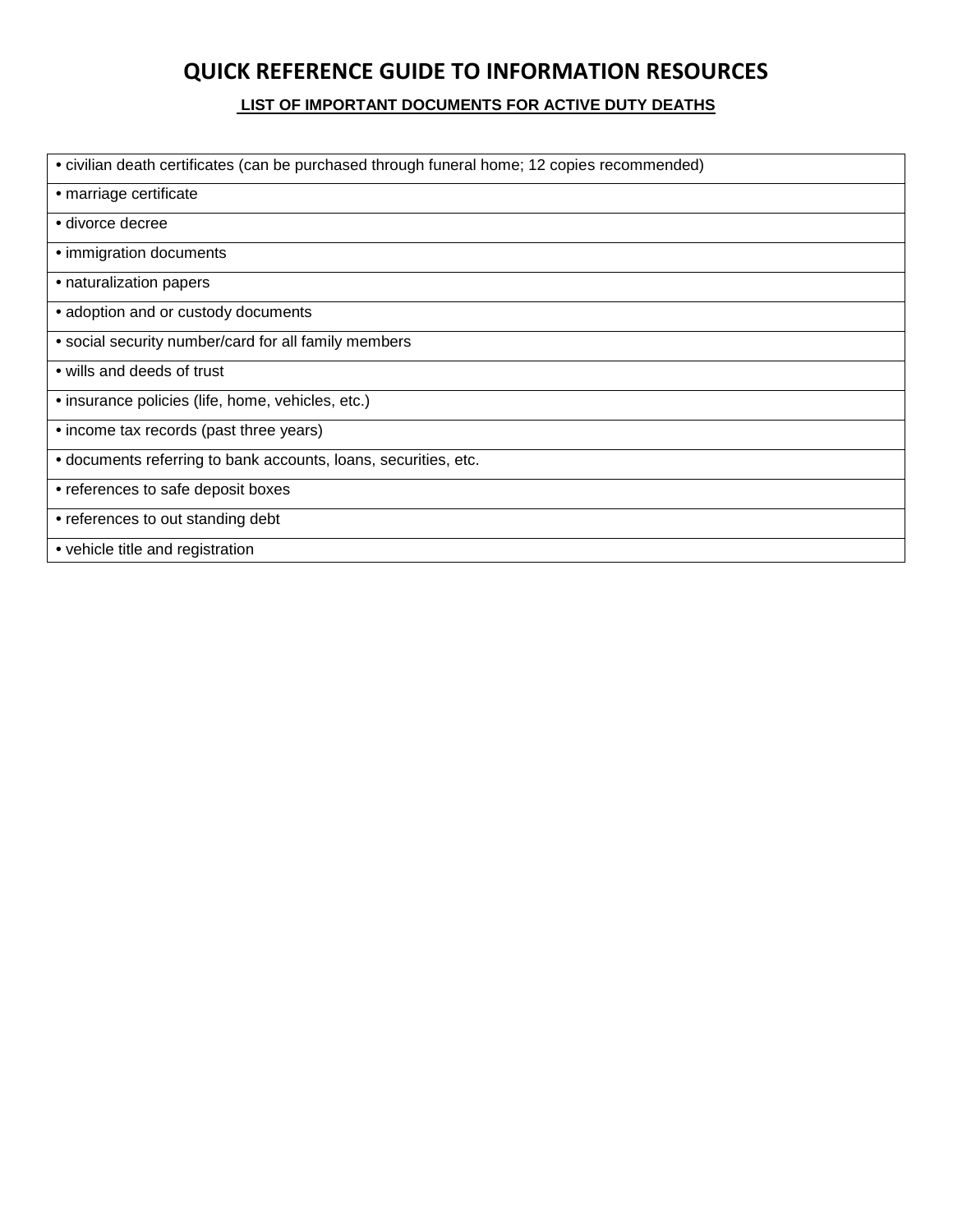| <b>CHECKLIST</b> |                                                                                                                                                                                                                                                                                                                                                                                                                                                                  |                       |                                  |  |
|------------------|------------------------------------------------------------------------------------------------------------------------------------------------------------------------------------------------------------------------------------------------------------------------------------------------------------------------------------------------------------------------------------------------------------------------------------------------------------------|-----------------------|----------------------------------|--|
| <b>ITEM:</b>     |                                                                                                                                                                                                                                                                                                                                                                                                                                                                  | <b>START</b><br>DATE: | <b>DATE</b><br><b>COMPLETED:</b> |  |
| 1.               | Call the funeral home you have selected. If you have not chosen<br>a funeral home ahead of time, the Massachusetts Funeral<br>Directors' Association can give you information on funeral homes<br>in your area and can be reached at 781-335-2031, or ask a friend,<br>family member, or clergy for a reference to a local funeral home.                                                                                                                         |                       |                                  |  |
| 2.               | If your loved one was a veteran, you may be able to get<br>assistance with the funeral, burial plot, or other benefits. For<br>information on benefits, call the Veterans Administration at 800-<br>827-1000. Also, the phone number for your local Veterans Agency<br>is usually listed under Town Offices. You will need a copy of your<br>loved one's discharge papers. In most cases, items may be<br>obtained from Massachusetts War Records, 617-727-2964. |                       |                                  |  |
| 3.               | Obtain 10-15 copies of the Death Certificate from your funeral<br>director. You can also get additional copies later online at:<br>www.vitalrec.com/ma.html or at your city hall.                                                                                                                                                                                                                                                                                |                       |                                  |  |
| 4.               | If your loved one was receiving Social Security benefits, notify<br>your local Social Security office of the death, since these benefits<br>will stop. Overpayments will result in a difficult process of<br>repayment. If you are a surviving spouse, ask about your eligibility<br>for increased benefits. Also, check on benefits that any minor<br>children may be entitled to receive.                                                                      |                       |                                  |  |
| 5.               | Contact the health insurance company or employer regarding<br>terminating coverage for the deceased while continuing coverage<br>for others covered through the policy.                                                                                                                                                                                                                                                                                          |                       |                                  |  |
| 6.               | Contact the insurance company for all life insurance policies.<br>You will need to provide the policy number and a certified copy of<br>the death certificate and fill out a claim form. If the deceased is<br>listed as the beneficiary on any other policy, arrange to have the<br>name removed.                                                                                                                                                               |                       |                                  |  |
| 7.               | If the deceased was working, contact the employer for<br>information on pension plans, credit unions and union death<br>benefits. You will need a certified copy of the death certificate for<br>each claim.                                                                                                                                                                                                                                                     |                       |                                  |  |
| 8.               | Return credit cards of the deceased with a certified copy of the<br>death certificate, or notify the credit card company if you, as the<br>survivor, want to retain use of the card.                                                                                                                                                                                                                                                                             |                       |                                  |  |
| 9.               | Seek the advice of an accountant or tax advisor about filing the<br>deceased's tax return for the year of the death. Keep monthly<br>bank statements on all individual and joint accounts that show the<br>account balance on the day of death, since you will need this<br>information for the estate tax return.                                                                                                                                               |                       |                                  |  |
|                  | 10. Arrange to change any joint bank accounts into your name. If the<br>deceased's estate is in trust, check with the Trust Department or<br>Customer Service at the bank.                                                                                                                                                                                                                                                                                       |                       |                                  |  |
|                  | 11. Arrange to change stocks and bonds into your name. Your bank<br>or stockbroker will have the forms.<br>12. Make sure that important bills, such as mortgage payments,<br>continue to be paid.                                                                                                                                                                                                                                                                |                       |                                  |  |